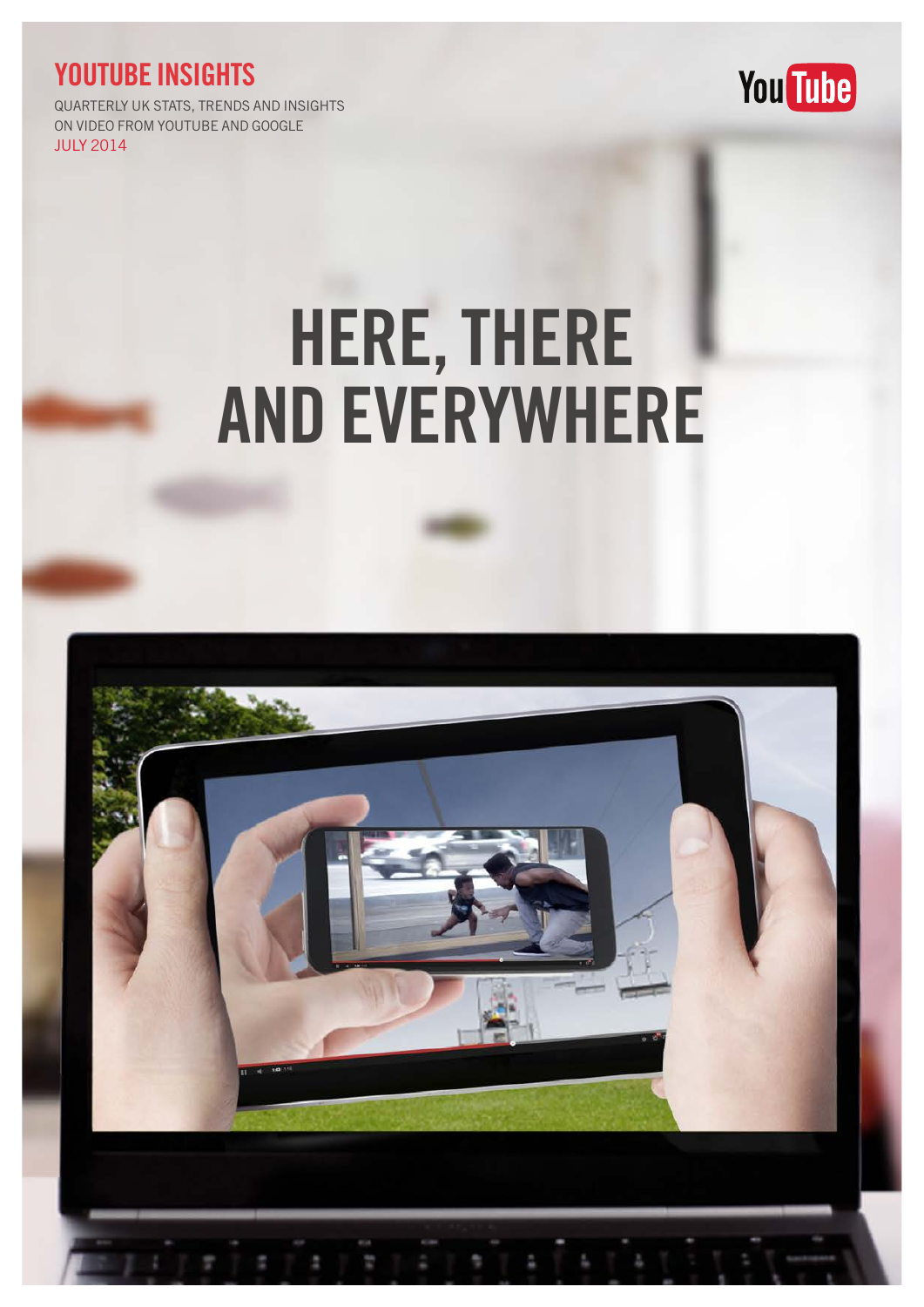Keeping up with modern audiences isn't easy. They're constantly on the move, using multiple devices to consume content at different times of day, in a variety of locations.

Reaching them is a matter of being in the right place at the right time, with the right content.

### But you can't be everywhere at once. Can you?

Using YouTube as a key channel, many brands have found that they can do just that.

Here's why.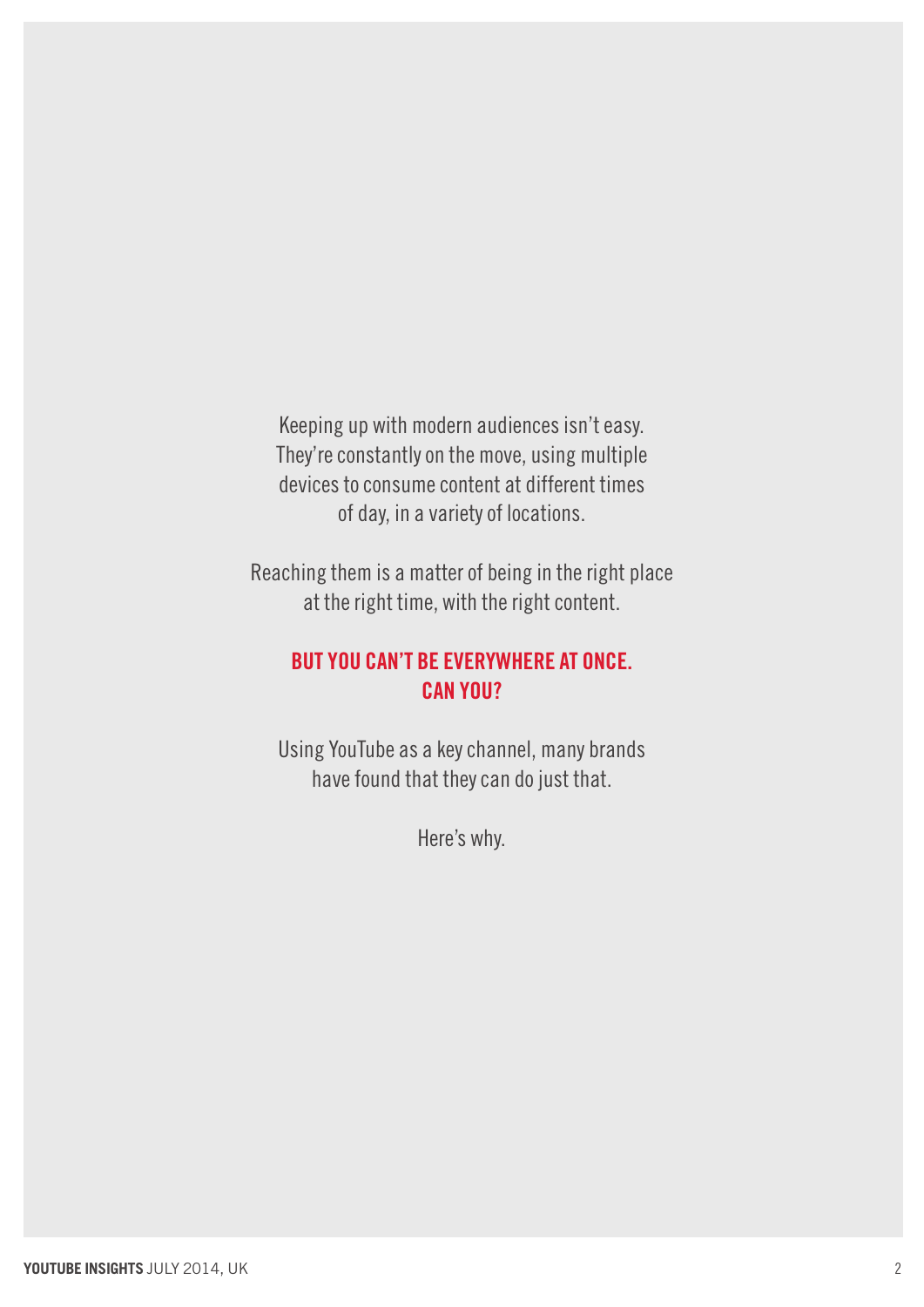## YOUR AUDIENCE'S ATTENTION IS DIVIDED, YOUTUBE CAN HELP YOU CATCH IT.

Once, brands could be sure of reaching their audience through TV. Today, people have a lot more choice about where they go to be entertained, educated and inspired. And they're increasingly turning to online channels.



of users aged 18-34 feel YouTube IS MORE RELEVANT THAN TV.

Global YouTube Audience Study, Ipsos MediaCT, 2013



YouTube offers 18–34 year olds content they can't get anywhere else. Not just from globally famous names, but from their peers – people like Zoella, who shares her thoughts on fashion, beauty and life in general with almost five million loyal subscribers.

VIEWS: 189,907,877 SUBSCRIBERS: 4,837,630



### 1/5 of users are also on other devices while watching TV.



Global YouTube Audience Study, Ipsos MediaCT, 2013



#### YOUTUBE USERS RATE YOUTUBE PARTNER CONTENT as highly as VOD users rate TV content.

Quality Perception of Online Videos Study, Google / GfK 2013

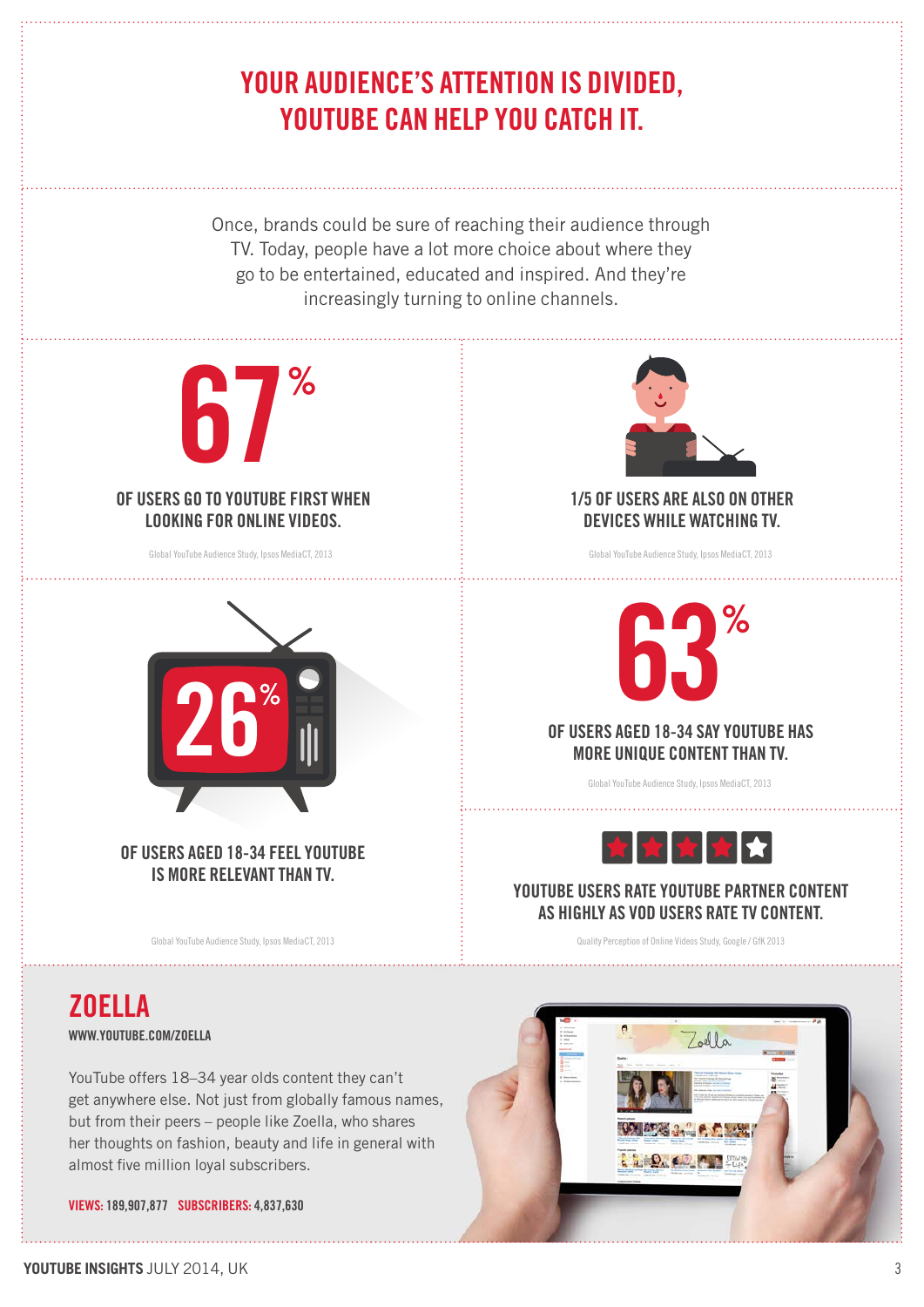### YOUTUBE REACHES YOUR AUDIENCE, wherever they are, whenever they're watching.

Modern audiences are on the move, and thanks to mobile and handheld devices, they can take their entertainment with them, wherever they're going. With YouTube, you can be there too.

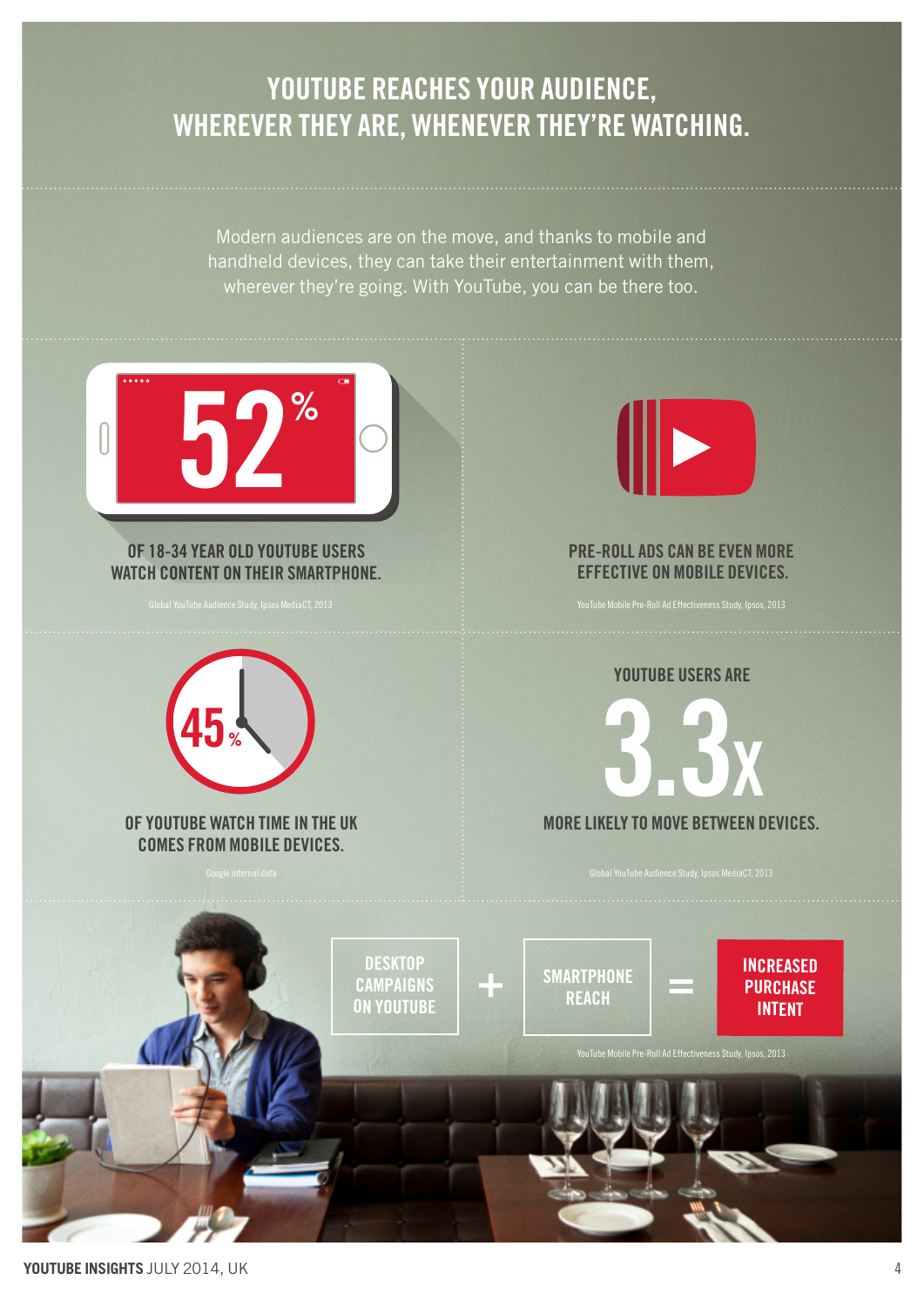### WITH YOUTUBE, YOU DON'T JUST TALK TO YOUR AUDIENCE, YOU START CONVERSATIONS.

YouTube is social. Users aren't just looking for entertainment. They want to connect with communities and share amazing content with the world. For brands, letting customers actively participate in the promotion of their message brings huge benefits.



Global YouTube Audience Study, Ipsos MediaCT, 2013



### Brand channels and made for YouTube branded content are seen as more inspiring and shareable than brand websites.

The Perceived Roles of YouTube Brand Channels and Made-for-YouTube Branded Content Study, TNS 2013



44% of users share YouTube videos and 55% of users share links to other content.

Global YouTube Audience Study, Ipsos MediaCT, 2013



Global YouTube Audience Study, Ipsos MediaCT, 2013



YouTube users don't just share. When they find content they really love, they want to contribute. Almost 2 million people subscribe to the GoProchannel, and seeing what other fans of the camera have been filming is a huge draw. As founder and CEO, Nicholas Woodman puts it:

"It's our customers' fascinating contentthat makes the GoPro CHANNEL ON YOUTUBE SO ENGAGING. THERE'S NO SCRIPT FOR THE FANTASTIC stories our customers are capturing and sharing every day ."

[Google Brand Channel Leaderboard, 2014](http://www.thinkwithgoogle.com/ads-leaderboards/brand-channel-leaderboard-mar14.html)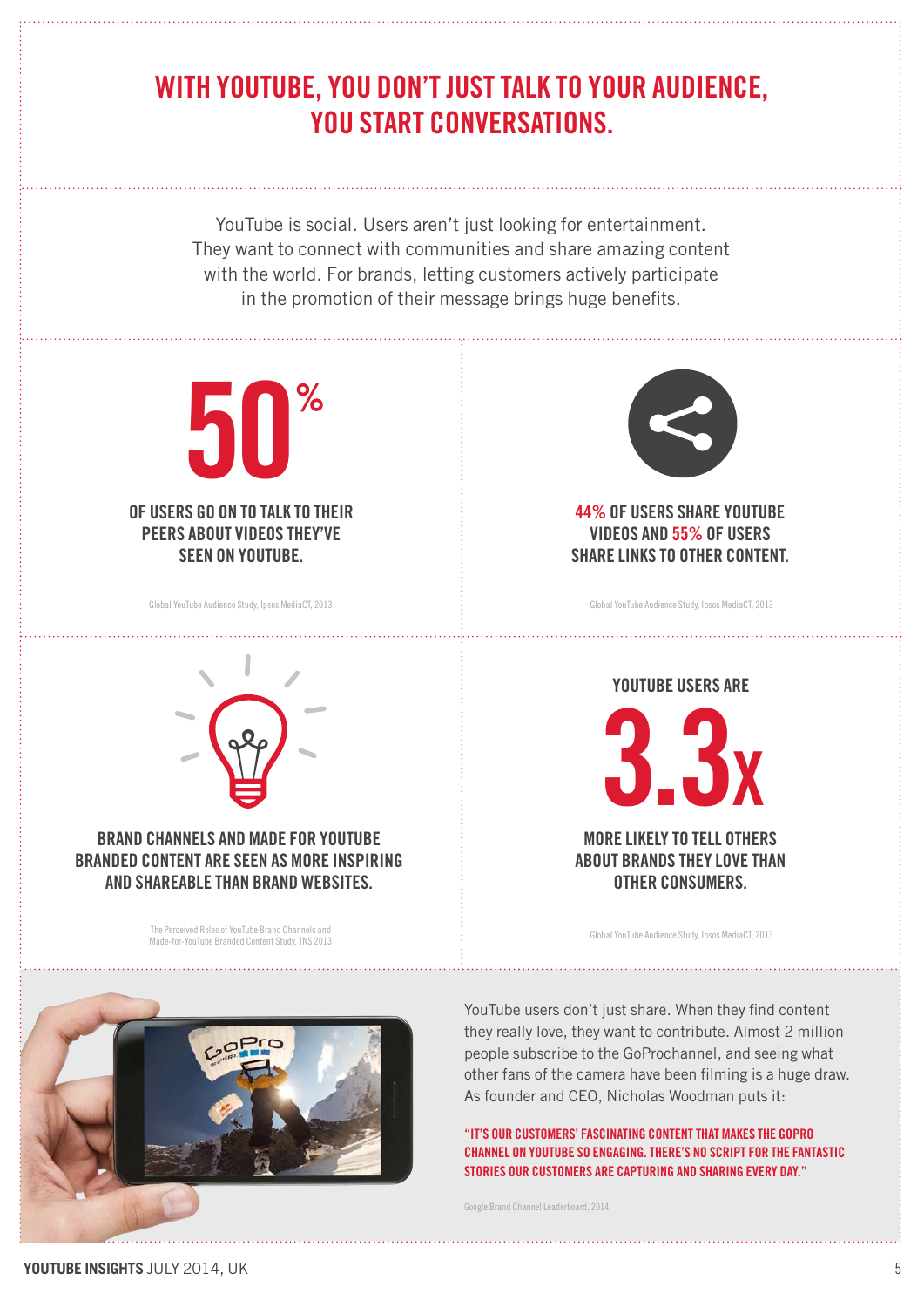### YOUTUBE DRIVES ACTIONS YOU CAN MEASURE.

With YouTube, audiences can engage with your ads the moment they see them. Whether they visit your site to learn more or go straight to the point of sale, free analytics tools make it easy to measure user responses.

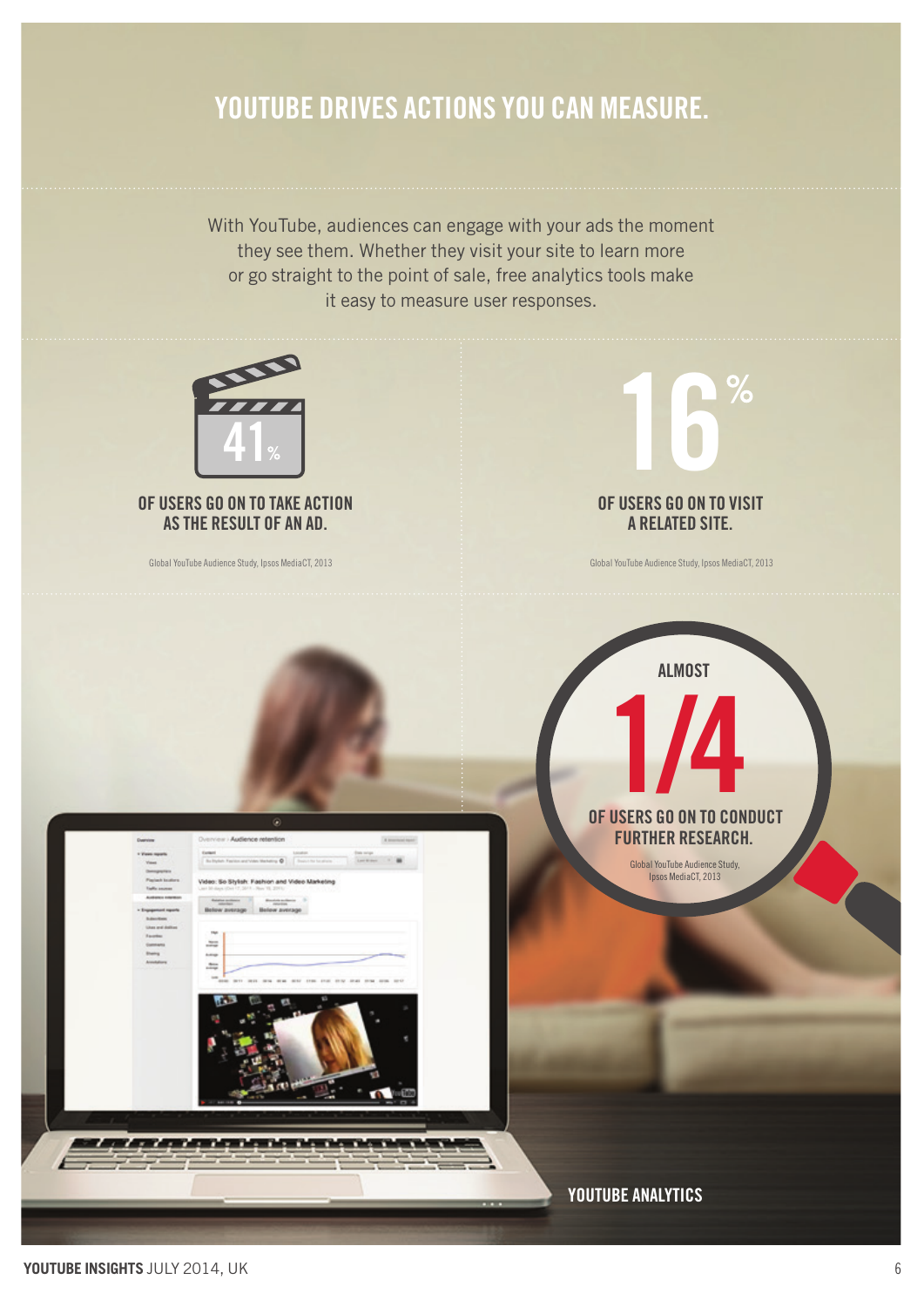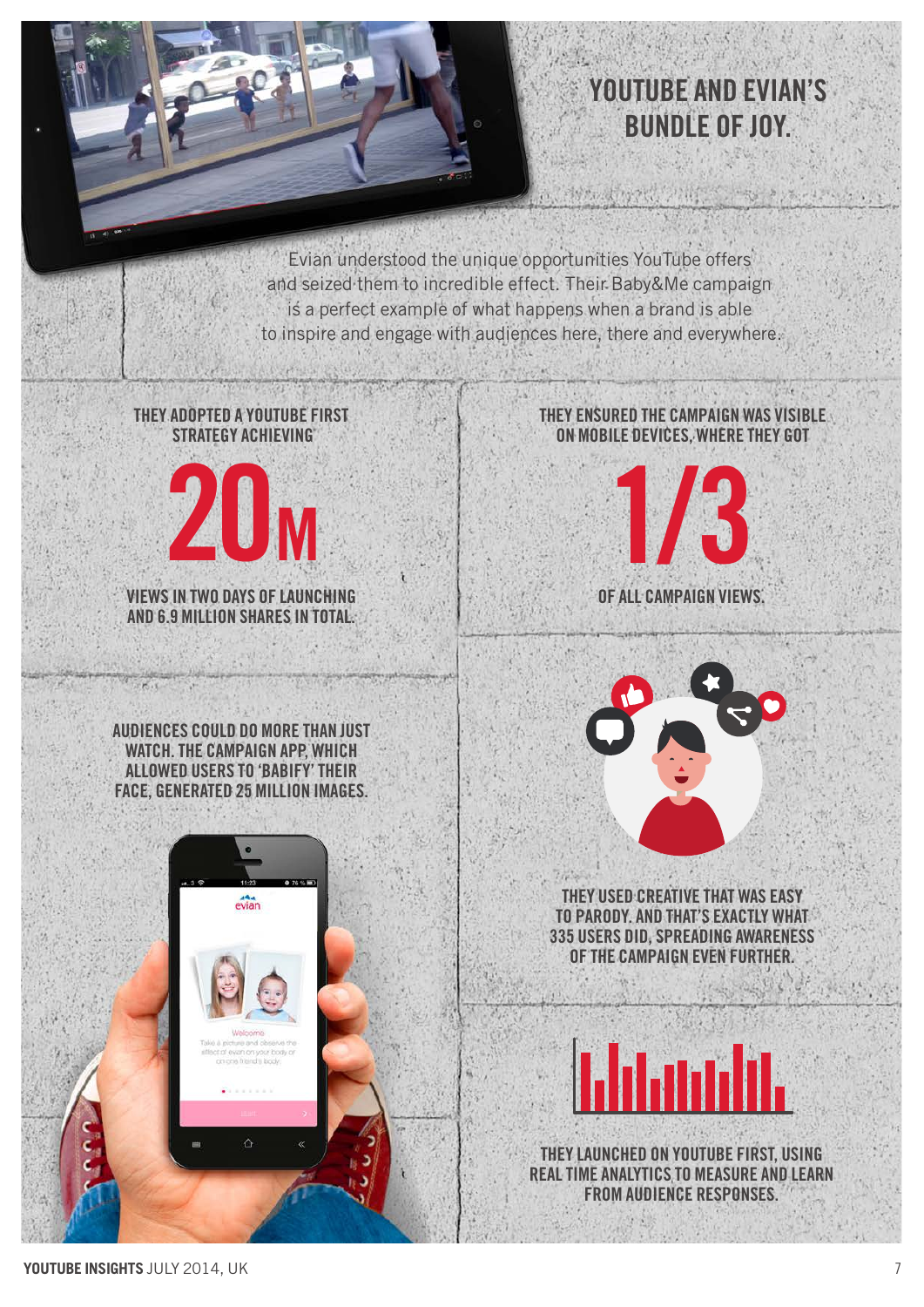### YouTube's Top Tips for BRANDS.

It's not just Evian who are harnessing the unique power of YouTube. All sorts of brands are finding their own ways to make the most of the platform. We showcase their brilliant work on the YouTube Ads Leaderboard – a rundown of each month's top ten ads that people choose to watch.

At the end of last year we partnered with Millward Brown to look back at the ads that featured on the Ads Leaderboard in 2013 and see what made them work. What we found provides a great starting point for brands wanting to create their own content.



#### take your time.

Two thirds of the leaderboard ads were longer than 60 seconds, proving that even when your audience is on the go, they'll find time to watch great ads. Dove's Real Beauty Sketches video clocked in at over 3 minutes and was the second most popular ad of the year.

> YouTube Ads Leaderboard Creative Evaluation Study, Millward Brown, 2013



#### Be upfront about your branD.

Branding doesn't have to be a barrier to creativity. 96% of the leaderboard ads were clearly branded, with most mentioning the brand name multiple times, both in the title of the ad and its content.



#### BE EMOTIVE.

Whether you surprise, excite or inspire, provoking an emotional response is a great way of getting your ads to hit home. THINK!'s Pub Loo Shocker campaign took its audience (and its subjects) unaware, provoking both strong reactions and sobering thoughts.

YouTube Ads Leaderboard Creative Evaluation Study, Millward Brown, 2013

YouTube Ads Leaderboard Creative Evaluation Study, Millward Brown, 2013

#### See how the top 5 ads in the UK MAY 2014 Ads Leaderboard demonstrated these principles:



Call of duty® + VICE – superpower for hire



LG G3: OFFICIAL TEASER CASTROL EDGE TITANIUM



strong blackout



[Watch now](https://www.youtube.com/watch?v=OE17D8C6O4A) [Watch now](http://www.youtube.com/watch?v=83Xm26Zvo18) [Watch now](http://www.youtube.com/watch?v=0WKis4NYLHo) [Watch now](http://www.youtube.com/watch?v=OAxO6KEbTiI) [Watch now](http://www.youtube.com/watch?v=G3xzem7HSME)

john lewis 150th anniversary – 2014 advert



david beckham returns to his primary school with sainsbury's active kids